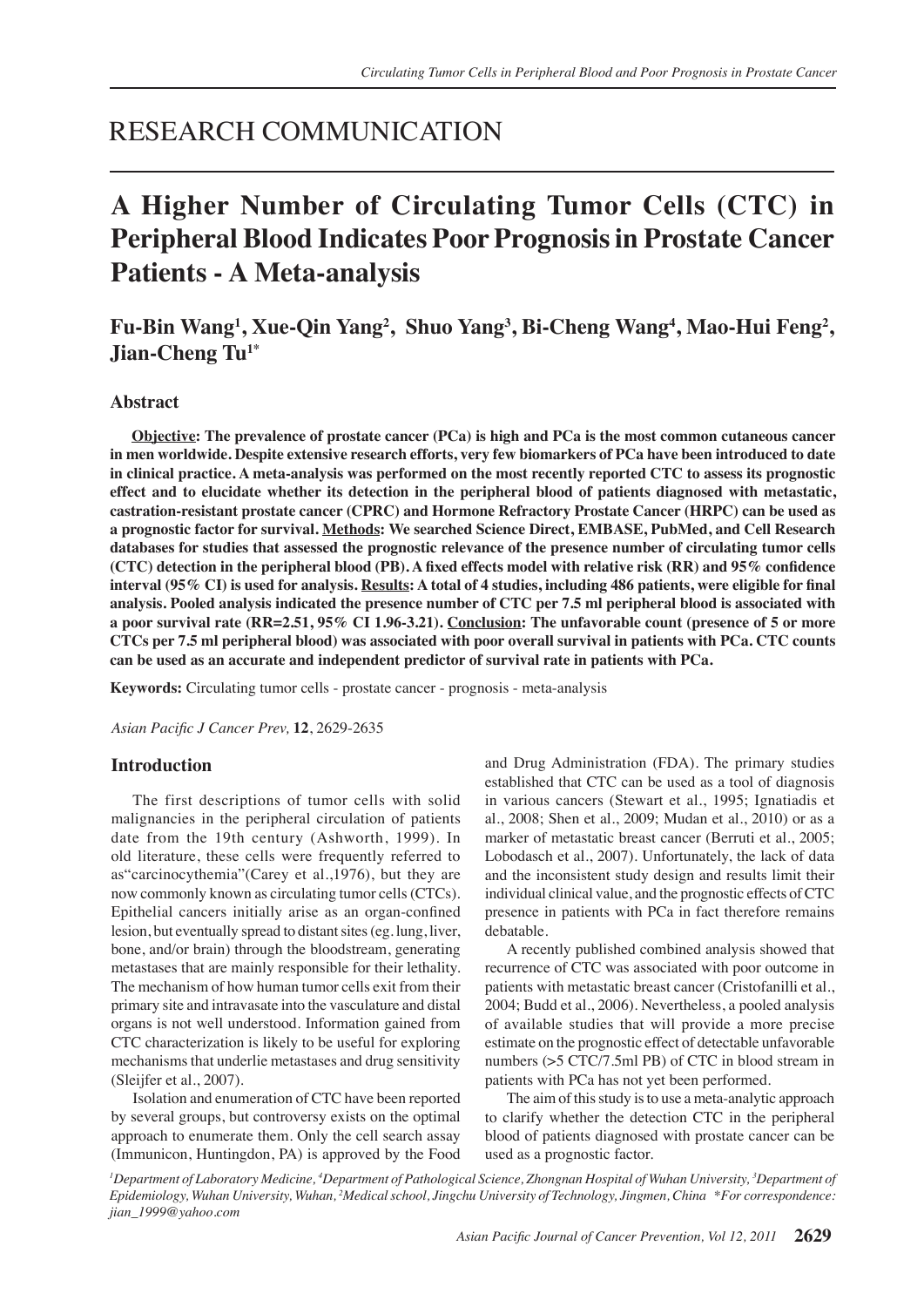# *Fu-Bin Wang et al* **Materials and Methods**

#### *Search strategy and selection criteria*

We systematically searched (through March 2010) in the following databases: PubMed, Science Direct, EMBASE, and Cell Research. Key words used were: "circulating tumor cell(s)," "prognosis," "prostate cancer," with limits of "cohort" and "10 years." Table1 shows the detailed search strategies used and results found in such databases respectively. To browse the identified articles, the accepted detection method is immunologic, immunocytochemistry and flow cytometric detection techniques.

Two reviewers screened the literature using the following exclusion criteria: less than 30 patients analyzed; insufficient original data to calculate the relative risk (RR),used to evaluate the overall survival (OS) statement ; patients were not divided into favorable and unfavorable units to compare the different prognosis appearance ; the studies focused on the several special antigens or over-expressed proteins instead of CTC to make indirect judgment on the prognosis effect. Sample sizes for survival analysis were estimated under the assumption of 50% median OS.

# *Data extraction*

Two reviewers extracted descriptive and quantitative information from each article: first author, publication year, tested sample consistent, patient and cancer characteristics such as cancer stage, age, treatment formula (ie. resistant or unresistant to the hormone), tracking range, number of patients in the favorable (<5CTCs/7.5ml PB) and unfavorable (>5CTCs/7.5ml PB) groups, and the 2 or 5- year survival rate and RR. In all these studies using the cytometric approach (which hinges upon visualization of intact CTC, as opposed to PCR-based methods where normal peripheral blood mononuclear cell and potentially contaminating CTC are lysed to extract the genetic material and assess the expression of tumor related genes), immunomagnetic cell enrichment expressing the epithelial cell adhesion molecule and fluorescently label all nuclei with 4 and light microscopy was used to recognize CTC by morphology only. Disagreements were resolved by discussion.

# *Literature quality evaluation*

To assess the quality of the retrieved studies, we evaluated the articles based on the principles of evidence-based medicine of validity, importance, and applicability. The quality judgment of each study was based on the six principles cited from international clinical epidemiology. Firstly to explore whether the studies put the characteristics of the research subjects in a detailed

description and whether the sample was representative. In the retrieved studies, research objectives were defined accurately and subjects complied with inclusion and exclusion criteria. Secondly, to verify whether the subjects were all in the similar stage of the disease course and the starting point clearly stated. The starting point was mostly reported in all 4 studies, including the time after when the patients with biochemically or histologically confirmed PCa were included (progressive metastatic PCa) and at early stage of testosterone treated. Because following the patients at early stage is better for the cohort design. Thirdly, to ascertain whether the tracking time was adequate and reported for all the patients. It is necessary that articles report the time to observed disease progression throughout the observation period, calculate the various kinds of outcomes, and to analyze why some patients were lost or withdrawn during the follow-up period. The most recommended method is to lock on each patient in the cohort until recovery, death, or transfer to other diseases. However, in practice, the longer the tracking time, the more likely the patient drops out. As a result, one study did not follow up on all patients. The method to test the degree of withdrawal or lost of following is to calculate the failed following rate. If the rate was over 5%, it threatens the facticity of the result and further investigation of the withdrawal is necessary. However, the default rate may not link with prognosis. Fourthly, to inspect whether the object end point index was adopted, which could improve physician understanding and judgment that in turn reduces inconsistency on outcomes. In our review, the 4 articles used death as the end point, which eliminated the possibility of diagnostic suspicious bias and expectation bias. Finally, to estimate whether the designers of these studies took into account other factors that influence the prognostic result (Table 4).

# *Statistical Methods*

To statistically estimate the prognostic outcomes of CTCs, we extracted RRs and their associated standard errors (SE) on OS from the included studies. All of the studies offer RR without the 95% CI (confidence interval), which was calculated using the SE (Microsoft Excel 2007, Windows XP, Microsoft, Redmond, WA). All analyses were performed using a statistical package (SPSS, SPSS Inc., Chicago, IL, version 13.0).Values of 95% CI were used for all analyses. Significance was set at p<0.05. In accordance with the evidence-based medicine, RR is a prognosis index for hazard judgment. RR=1 demonstrate analysis factor is unconcerned with prognosis; RR>1 indicates analysis factor is harmful to prognosis outcomes; RR<1 manifests analysis factor own protective affect on prognosis. In our context, RR>1 implies a poor prognosis in the unfavorable group in comparison to the favorable

| Table 1. Key Words and Other Details for the Search |  |  |  |  |
|-----------------------------------------------------|--|--|--|--|
|                                                     |  |  |  |  |

| Database (Host) | Time span    | Key words                                                 | No. of citations in database |
|-----------------|--------------|-----------------------------------------------------------|------------------------------|
| Science direct  | 2010.3.17-22 | CTC, prognosis, cohort, prostate cancer                   | 147                          |
| Science direct  | 2010.3.15-23 | CTC, prognosis, cohort, breast cancer                     | 229                          |
| Pubmed          | 2010.3.20-26 | CTC, prognosis, prostate, limit in 10 years and full text | 25                           |
| <b>EMBASE</b>   | 2010.3.26-30 | CTC, radical prostaectomy, prognosis and cohort           | 126                          |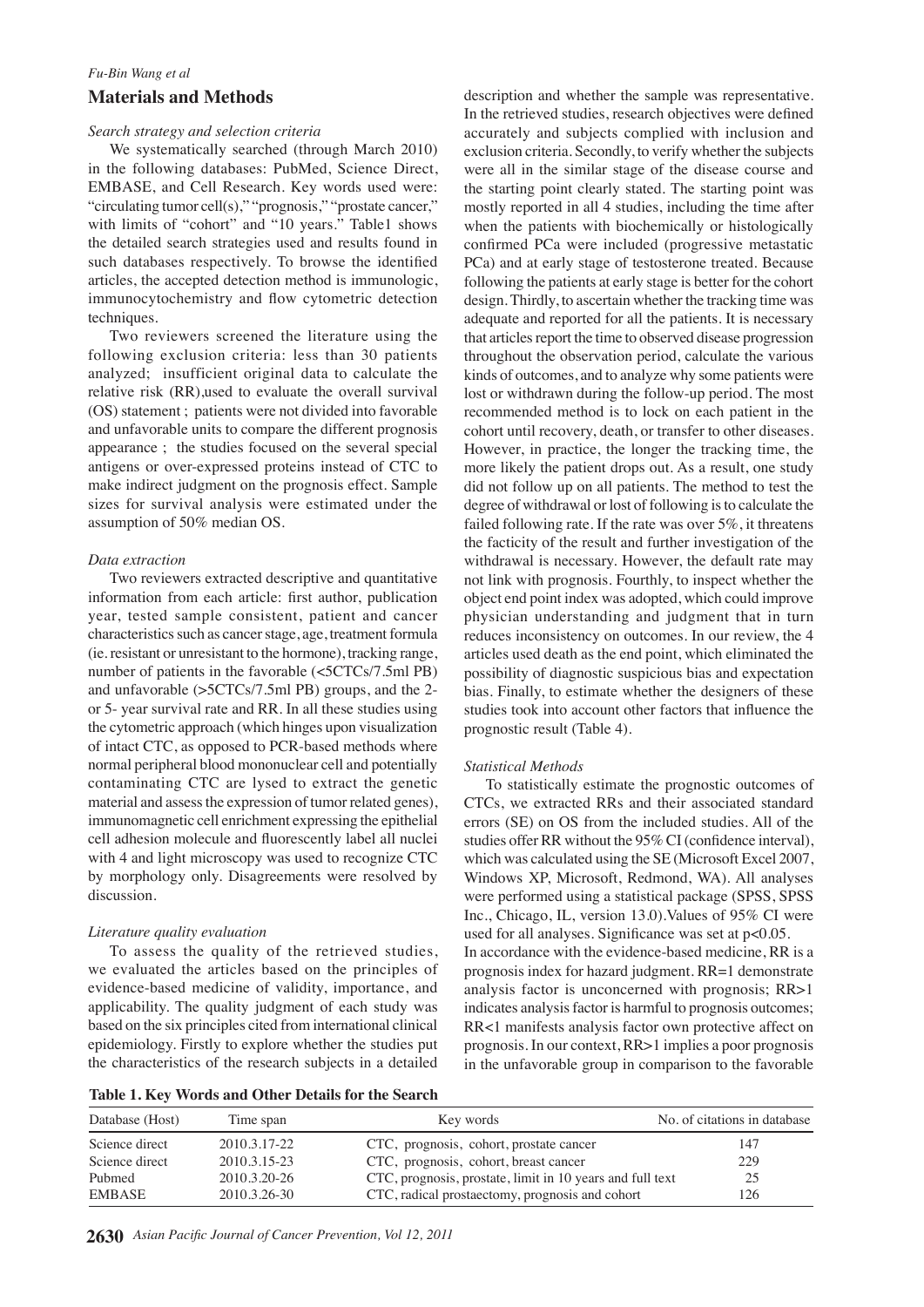| Table 2. Baseline Characteristics of the Included Studies |     |                         |                                                         |                    |                                                                          |     |                                                 |                                 |                |                |                               |       |
|-----------------------------------------------------------|-----|-------------------------|---------------------------------------------------------|--------------------|--------------------------------------------------------------------------|-----|-------------------------------------------------|---------------------------------|----------------|----------------|-------------------------------|-------|
| Reference                                                 |     | Detection method        | Target<br>antigen                                       | Tracking<br>months |                                                                          |     | No .of patients                                 | Survival rate after 2 / 5 years |                |                | Hazord<br>risk(HR)            |       |
|                                                           |     |                         |                                                         |                    |                                                                          |     | Favorable* Unfavorable* Favorable* Unfavorable* |                                 |                |                |                               |       |
| Moreno et al., 2005 Immunomagnetically                    |     |                         | CD45                                                    |                    | More than 48 mo                                                          | 14  | 23                                              | 85%                             |                | 28%            | 7.37                          |       |
| de Beno et al., 2008 Immunomagnetically CD45              |     |                         |                                                         | $30 \text{ mo}$    |                                                                          | 100 | 131                                             | 49%                             |                | 21%            | 4.5                           |       |
| Danila et al ., 2007                                      |     | Immunomagnetically CD45 |                                                         | $25 \text{ mo}$    |                                                                          | 30  | 69                                              | 46.6%                           |                | 14.5%          | Not given                     |       |
| Olmos et al , 2009 Immunomagnetically CD45                |     |                         |                                                         |                    | More than 36 mo                                                          | 59  | 60                                              | 71%                             |                | 30%            | 3.25                          |       |
| $\degree$ <5CTC/7.5ml PB                                  |     |                         |                                                         |                    |                                                                          |     |                                                 |                                 |                |                |                               |       |
| Table 3. Overview of the Study Design Variables           |     |                         |                                                         |                    |                                                                          |     |                                                 |                                 |                |                |                               | 100.0 |
| Reference                                                 |     | Year of issued          | No. of patients                                         |                    | Age(mean/median)                                                         |     | Sample site                                     |                                 |                | Types of PCa   |                               |       |
| Moreno et al ., 2005                                      |     | 2005                    | 37                                                      |                    | $(64-84)$ 75                                                             |     | <b>PB</b>                                       |                                 |                | Matastatic PCa |                               |       |
| de Beno et al., 2008                                      |     | 2008                    | 231                                                     |                    | $(61-79)$ 70                                                             |     | <b>PB</b>                                       |                                 |                |                | Castration resistant PCa 75.0 |       |
| Danila et al ., 2007                                      |     | 2007                    | 120                                                     |                    | $NR(41-87)$                                                              |     | <b>PB</b>                                       |                                 |                |                | Castration resistant PCa      |       |
| Olmos et al., 2009                                        |     | 2009                    | 119                                                     |                    | NR 67.5                                                                  |     | <b>PB</b>                                       |                                 |                |                | Castration resistant PCa      |       |
| <b>Table 4. Assessment of Risk of Bias</b>                |     |                         |                                                         |                    |                                                                          |     |                                                 |                                 |                |                |                               | 50.0  |
| Reference                                                 | A   |                         | B                                                       |                    |                                                                          |     |                                                 | C                               | D              | E              | F                             |       |
| Moreno et al ., 2005                                      | Yes |                         | Confirmed before CTC evaluation                         |                    |                                                                          |     |                                                 | Yes                             | Yes            | N <sub>o</sub> | Yes                           |       |
| de Beno et al .,2008                                      | Yes |                         | Confirmed before chemotherapy                           |                    |                                                                          | Yes | Yes                                             | N <sub>o</sub>                  | Yes            | 25.0           |                               |       |
| Danila et al., 2007                                       | Yes |                         | Confirmed and castrate levels of testosterone <50 ng/dl |                    |                                                                          |     | Yes                                             | Yes                             | N <sub>0</sub> | Yes            |                               |       |
| Olmos et al., 2009                                        | Yes |                         |                                                         |                    | Confirmed and castrate levels of testosterone $\langle 50 \rangle$ ng/dl |     |                                                 | Yes                             | Yes            | No             | Yes                           |       |

A, Were the patients selected properly? Was the sample representative and unbiased? B, Were the samples collected in the same stage of the disease course? C, Was the follow-up complete and adequate in duration? D, Adopted an objective prognostic indicators? E, Was blindness apply in resulting judgment? F, Was confounding adequately controlled for? whether correction other factors which affect the prognosis?

group. We pooled the extracted RRs with the use of the generic inverse variance method available in the Revman 4.2 software (Copenhagen: The Nordic Cochrane Centre; The Cochrane Collaboration, 2008). Then we applied the fixed effect model and use I2 statistics instead of sampling error to describing the proportion of total variation attributable to differences among these studies.

# *Sensitivity analysis, Assessment of Risk of Bias and Publication Bias*

The aim of analyzing the sensitivity is to test the stability and reliability of the conclusion, the specific measure is re-analyzing the studies to inspect the changes after excluding some studies or information. Because all of the systemic reviews involved in the subjective judgments, the sensitivity analysis attempts to find how the variety of subjective assessments influence the review conclusion. We performed sensitivity analysis by excluding one study with biggest test population>200, (RR=2.42, 95% CI 1.86) -3.15, n=3). Funnel plot analyses were used to evaluate publication bias (Egger et al., 1997). The publication bias is due to the fact that positive results are easier to issue than negative results, and some published studies contain small test populations but show dramatic results. The publication bias contributes to unreliable conclusions and causes improper direction in clinical practice. The RevMan 4.2-generated funnel plot (Figure 3) shows there is no public bias in these four studies.

#### *Heterogeneity evaluation*

Based on the statistical principle, combining varied data to make a statistical analysis should be dependent on homogeneity studies. Using the Chi square test, P>0.1

indicates the studies are homogenous, hence we choose the fixed effect model. P=0.1 indicates heterogeneity in the data; hence the random effect model is applicable.

# **Results**

#### *Baseline study characteristics*

The whole literature search yielded a sum of 4 studies comprising 486 patients for final analysis (Figure 1).The sample size of the included studies ranged from 37 to 231 with a median sample size of 121. The studies were conducted in two countries (United States and United Kingdom) and issued between 2004 and 2008. All 4 studies applied the Cell Search System to detect the tumor cells by testing for anti-cytokeratin antibodies. The patients from all the studies were divided into an unfavorable group and a favorable group based on the numbers of CTC in peripheral blood >5CTC in 7.5ml



#### **Figure 1. Selection of Studies**

**20.3 6.3 10.1**

 $\Omega$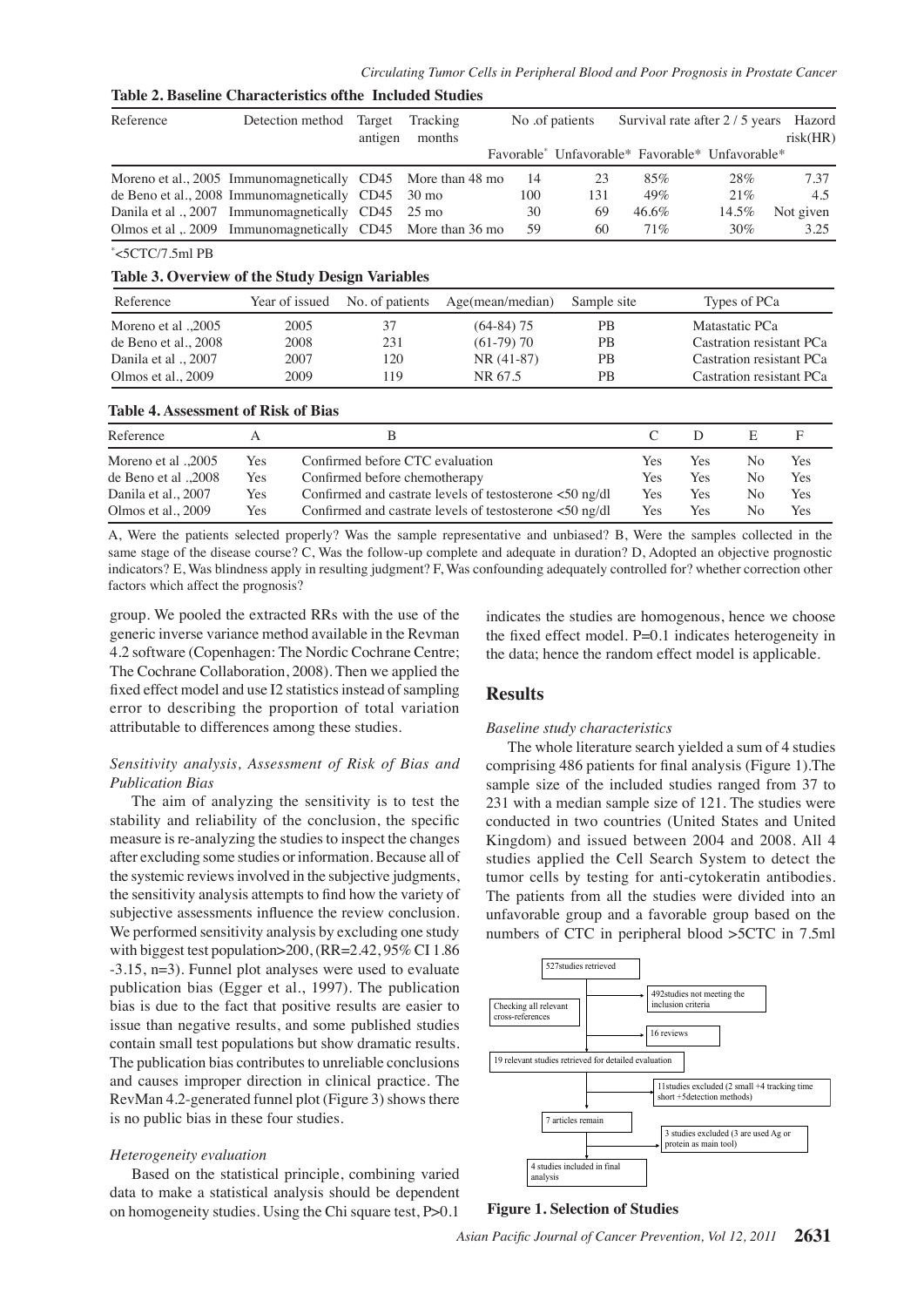| leview.     | evaluate the prognosis effect in prostate cancer patients who have unfavorable numbers of CTC in PB |
|-------------|-----------------------------------------------------------------------------------------------------|
| Comparison: | 01 unfavorable numbers of CTC in PB versus favorable numbers of CTC in PB                           |
| Outcome:    | 01 survival information of unfavorable group                                                        |

| Study<br>or sub-category                         | favorable group<br>nN                                         | unfavorable group<br>пN | RR (fixed)<br>95% CI | Weight<br>K | RR (fixed)<br>95% CI  |
|--------------------------------------------------|---------------------------------------------------------------|-------------------------|----------------------|-------------|-----------------------|
| Jose.G.moreno                                    | 12/14                                                         | 6/23                    |                      | 33.87       | 2.37 [1.56, 3.61]     |
| Daniel C.Dania                                   | 14/30                                                         | 10/69                   |                      | 46.01       | 2.29 [1.56, 3.37]     |
| D cimos                                          | 42/59                                                         | 18/60                   |                      | 8.62        | 3.29 [1.60, 6.75]     |
| Johann S.debeno                                  | 49/100                                                        | 28/131                  |                      | 11.50       | $3.22$ $[1.62, 6.41]$ |
| Total (95% Cl)                                   | 203                                                           | 283                     |                      | 100.00      | 2.51 [1.96, 3.21]     |
|                                                  | Total events: 117 (favorable group), 62 (unfavorable group)   |                         |                      |             |                       |
|                                                  | Test for heterogeneity: Chi?= 1.32, df = 3 (P = 0.72), i?= 0% |                         |                      |             |                       |
| Test for overall effect: Z = 7.33 (P < 0.00001). |                                                               |                         |                      |             |                       |

Favours favorable Favours unfavorable

**Figure 2. Summary Estimates of Relative Risk (RR) for Prognosis Outcomes Associated with CTCs Detection in the Peripheral Blood of Prostate Cancer Patients**



**Figure 3. Funnel Plot**

PB and <5CTC in 7.5ml PB, respectively). The baseline characteristics of included studies are summarized in Table 2, the study design variables are presented in Table 3, and the assessment of retrieved studies quality in Table 4. Analysis of CTC/DTC detection as prognostic factor was confirmed in univariate and multivariate analyses in all 4 studies, and the OS and hazard ratios (HR) were retrieved. Calculation of the fail-save number showed that there was no relevant publication bias.

#### *Overall analysis*

The meta-analysis of all studies yielded a lower OS in the unfavorable group than the favorable group, and the unfavorable group is associated with worse outcome (RR =2.51, 95% CI 1.96-3.21) (Figure 2). To avoid intrastudy patient redundancies, study arms that could not be combined were prioritized and described in "Materials and Methods." Sensitivity analyses by systematically removing the study with the largest patient sample size (de Bono et al., 2008) changed this result marginally (lowest effect: RR=3.25, 95% CI 2.01-5.24, n =26, I2 =78%). The test for heterogeneity was insignificant (P>0.10), implying that the included study populations are statistically homogeneous and were suitable for the fixed effect model, which assumes that all the studies share the same common prognostic effect.

#### *CTC prognostic value*

#### *Correlation with survival*

Survival analysis according to CTC status was done in all these 4 studies. The mean follow up was 42.5 months (range 36- 49 months). All of them used the overall survival time as the evaluating index for the prognosis assess. The mean of the median survival time in all 4 unfavorable groups was 12.5 months (range 8.4-19.5 months), compared to the favorable group of 29.5 months (range 21.7-48 months). The mean of 2 years survival rate of the former group is 23.4% (range 14.5%-30%), and for the later group is  $62.9\%$  (range  $46.6\%$ -85%).

#### *Correlation with disease stage*

To investigate whether other factors influence the conclusion, all 4 articles are included the Cox model to test the prognostic effect of CTC. Cox proportional hazards regression was used to determine univariate and multivariate hazards ratios for OS. Based on the multivariate analysis, RR is applied as a useful index to reflect the mono value in the patients of unfavorable number CTC in PB. However, among these relative factors, the Biopsy Gleason score (BGS) and baseline lactate dehydrogenase (LDH) have a comparatively powerful effect on the final outcomes and prognosis judgment. So all researchers adopted univariate test to calculate the RR of any other related factors especial the LDH and Biopsy Gleason score, the HR of BGS =1.67 and P value<0.05 in Moreno's research (Moreno et al.,2005) ; the HR of LDH=1.0 and P<0.001 between the positive and negative group in de Bono's research (de Bono et al., 2008) whereas the P=0.990 in Danlia's research (Danlia et al.,2007); the HR of LDH=2.24 and P<0.0001 between the normal and elevated group in Olmos' research (Olmos et al., 2009). Changes in levels of LDH may also offer additional prognostic information to that offered by CTC count because they have been shown to have independent prognostic relevance in our series. Based on forward analysis, we know there is synergetic effect between the CTC numbers and some relative factors co-influence the prognosis outcomes in prostate cancer patients. Nevertheless, the number of CTC in PB is definitely the most convincing and powerful factor in predicting the prognosis outcomes in patients.

#### **Discussion**

The previous studies had provided evidence that the presence of CTCs in circulating blood is a strong adverse prognostic factor in various kinds of prostate cancer patients (Berruti, 2005; John et al., 2008). However, in those researches just focus on comparison between the outcome of survival quality in patients with and without CTC in peripheral blood, there is a lack of the investigating the relationship between the numbers of CTC in PB and the relevant survival years in prostate cancer patients. Therefore, the prognostic value of unfavorable numbers of CTC in PB needs further analysis. The present analysis that is based on a pool of cohort studies differs from the other published meta-analysis (Rahbari et al., 2010; Mocellin et al.,2006) which considered that the presence of CTC was a harmful factor in survival, OS. Our results support the hypothesis that CTC could play a prognostic role in patients with prostate cancer. In fact, a lot of studies reported a significant correlation between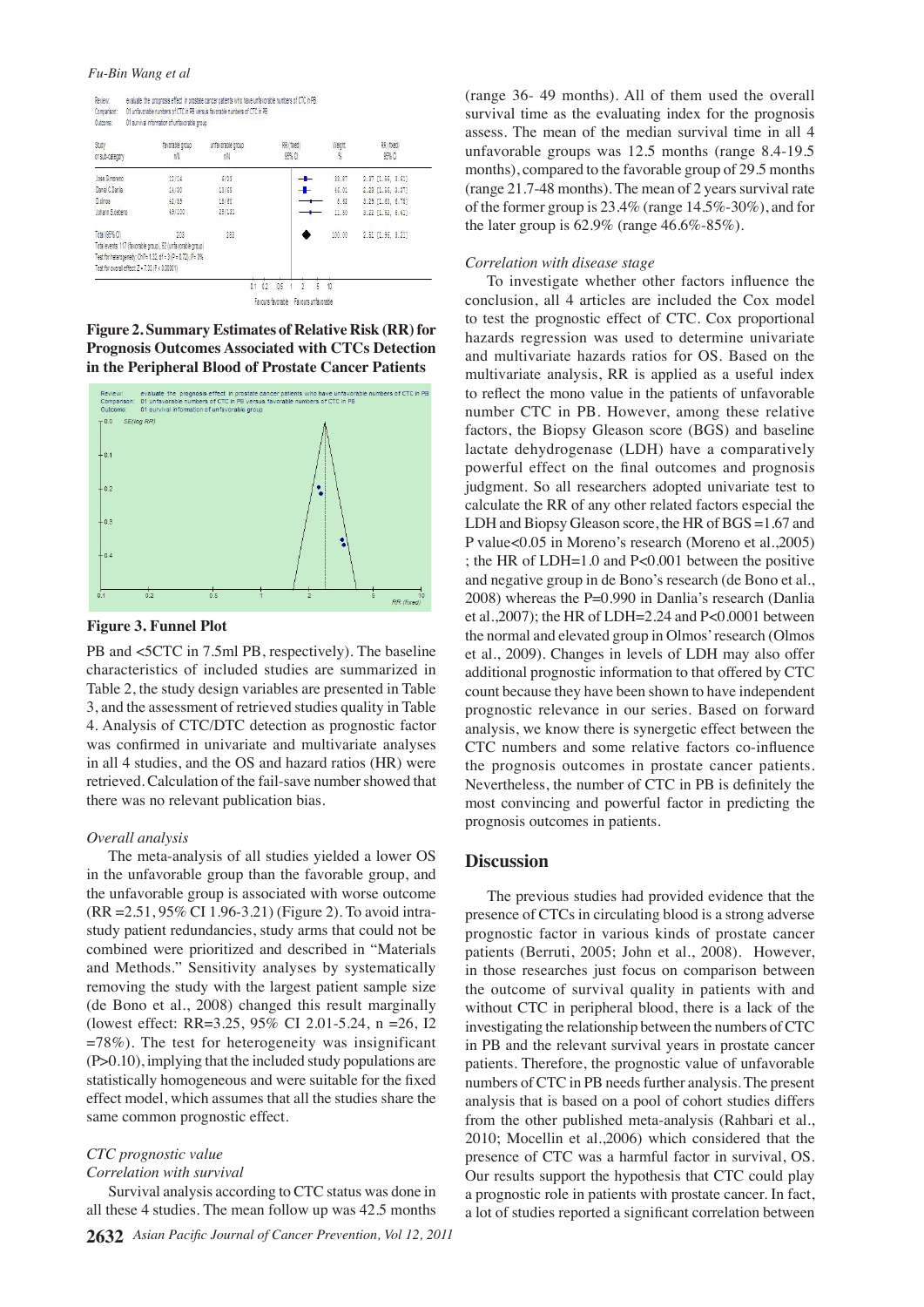CTC detection and patients' survival (Stott et al., 2010; de Bono et al.,2008), however a few of them showed CTC independent value of prognosis within multivariate factors as age and biopsy Gleason score(Bastian et al., 2007; Moreno et al., 2001; Wang et al., 2000).

In the survival analysis, the progression period of chronic diseases always involved in long term disease evolution, accumulation and disease reversion; the course of disease spans months and years, and so does the progression observations of final outcomes. Therefore, use normal statistic methods may lose some information then the survival analysis is required (Buyse et al., 2000; Baker et al., 2007; Burzykowski et al., 2006). In our retrieved four articles, the Kaplan-Meier survival rate plot is applied as an effective and objective way to evaluate the prognosis significant of research factors. All four articles offered the medium survival time or overall survival time as important indexes. However, the medium survival time or overall survival time are not normal distribution, the data are not measurement data, so we can not use the WSD or SMD as effective statistical index to undergoing weight analysis, so we had to absorb 5 years or 2years survival rate from the survival rate plot then put these data into heterogeneity test (Allan et al., 2010; Stewart et al., 1993; Tibbe et al., 2007). In our realistic situation, all the four studies undergoing the multivariate analysis so all of them offer the HR as an objective index to evaluate the independent effect of CTC in caner patients but without 95% confidence interval of HR, therefore, in our case, we adopted the RR (relative risk) to evaluate the hazard degree of research prognosis factors, the meaning of RR is proportionality between the probability rate of some outcomes in high exposure(risk) group and low exposure group, which often used in etiology to demonstrate the causal relationship between tested factors and disease outcomes. As we describe the RR concept in method, in fact, when RR=1 implies the tested factors are independent of disease progression, so only the RR owns a statistic significant when the 1 is not contained in 95% CI of RR. As showed in forest plot in Figure 2, each RR of the four studies are more than 1, as formal mention in method, elucidate deaths occurred rate in unfavorable group is significant higher than the favorable group.

As the above results mentioned, our data suggest that CTC may provide a more sensitive marker give an important indication of long-term outcome and in monitoring disease status during treatment. Because of CTC counts being proved to be a surrogate of outcome, these could also potentially assist in guiding earlier discontinuation of ineffective treatment (Cristofanilli et al., 2005; Wang et al., 2000; Moreno et al.,2001). It would be a significant advance for making therapeutic decisions is frequently a major challenge for both patient and physician. Importantly, the earlier cessation of ineffective treatment could also potentially increase the survival time and quality of patients or made them available for clinical trials investigating novel agents. This method may additionally have potential advantages in accessing tissue for molecular analysis. CTCs thus hold immense potential as improved biomarker of response and to accelerate evaluation of emerging novel therapies.

Although the heterogeneity test indicated that, among these related studies, most data were basically homogeneity but still a number of differences exists, such as the stage of disease (from stage one to stage four), the timing of blood withdrawal (before versus during versus after treatment, the statistical analysis method (univariate versus multivariate survival analysis, different covariates investigated at multivariate analysis). Moreover, intrastudy variability (e.g. enrollment of patients treated with different regimens or blood samples withdrawn at different time points of the patients' treatment schedule) made it virtually impossible to assess the effect of one of the most important variables potentially affecting CTC detection. In the other hand, the detection method are the same cytometric instead of PCR-based; the technical features contains the isolation and enrichment of CTC based on the immunomagnetical beads with monoclonal antibodies specific for leukocytes (CD45-Allophycocyan), in fact, three of them adopted the Cell search and Cell Tracks systems. In regard to the type and number of tumor markers analyzed, definition of risk are exactly the same which as describe before is favorable numbers (<7) of CTCs in 7.5ml PB versus unfavorable numbers (>7) of CTCs in 7.5ml PB, the unfavorable numbers are deservedly classified as the higher risk group. About the clinic end point, in survival study, set the mortality as the terminal outcomes is recommended and generally accepted by most observers. Generally, in our meta-analysis, the heterogeneity among these data could be accepted but the soundness of the conclusion is not completely steady due to the small number of included documents. More than that, one has to consider that none of the studies included in our analyses provided separate data on patients' prognosis depending on preoperative versus postoperative and metastatic versus pre-metastatic tumor cell detection, though our pooled analysis showed tumor cell detection in the PB as a prognostic marker, further studies with preoperative and postoperative samplings within the same patient populations are thus required to evaluate and confirm postoperative tumor cell detection as the most accurate predictor of prognosis. The other drawback in our study is incompleteness on the kinds of prostate cancer was involved. Three of studies focused on the Castration -Resistant Prostate Cancer (CRPC) (Davis et al., 2008; Olmos et al., 2009; Rahbari et al., 2010), the rest is hormone resistant prostate cancer (HRPC)( de Bono et al., 2001). However, because of the numbers of studies were too small to perform a subgroup analysis, this will affect the pertinence of the significant which the CTCs detected in PB in prostate cancer patients. Then the criterion setting which divided the patients by the number of CTCs in 7.5ml PB also deserves debatable. In metastatic breast, prostate and other cancers more than 5 CTC are often detected using the Cell Search System, and may correlate with prognosis. However, in the setting of localized prostate cancer the number of detectable CTC was low, with findings comparable to those in men who were biopsy negative for cancer. There is no correlation between the number of CTC and known prognostic factors in this population (Jose et al., 2005). In fact, this number (5 CTC /7.5ml PB) is more likely to be a somewhat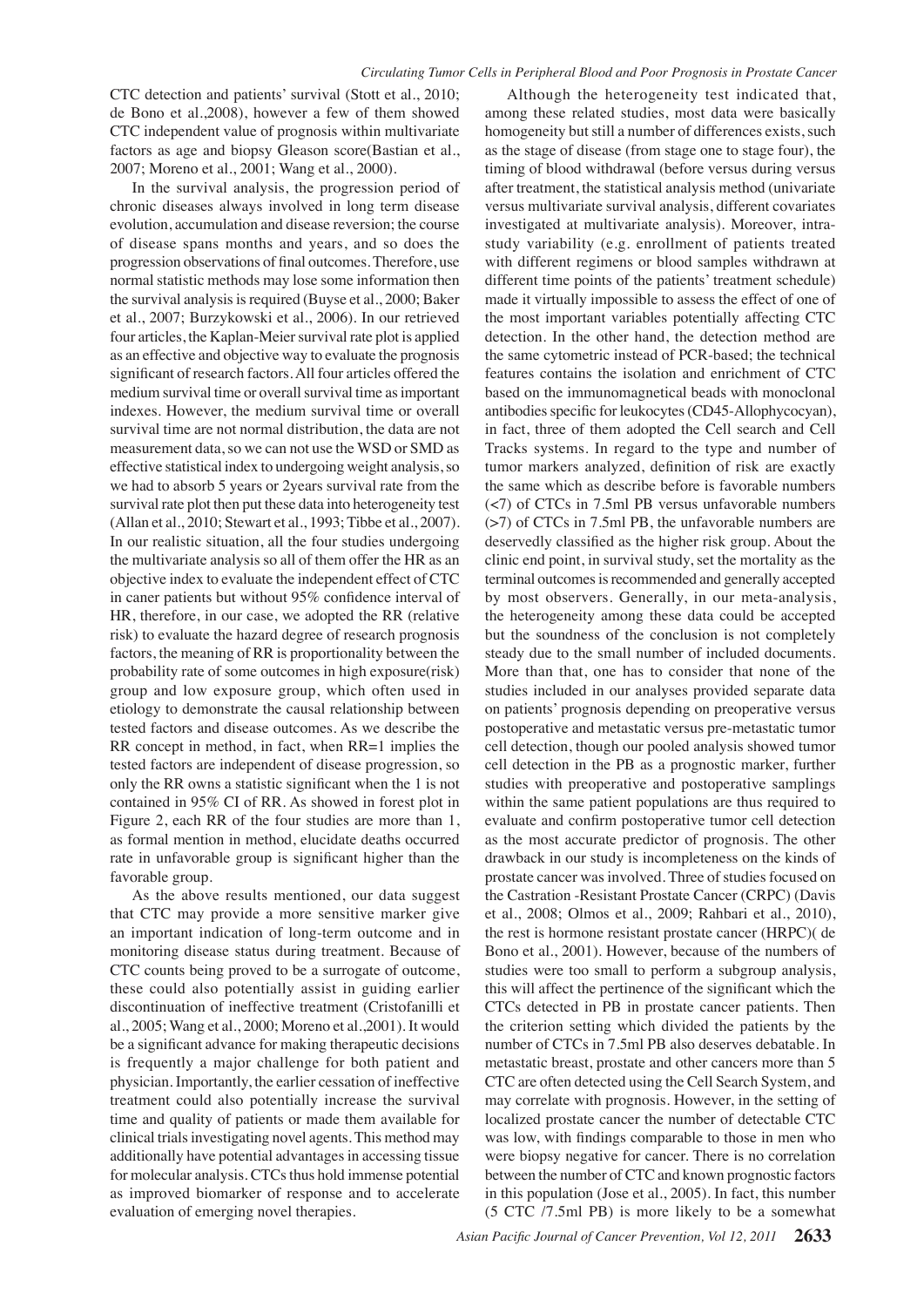#### *Fu-Bin Wang et al*

arbitrary number with more bases in statistical significance between prognosis groups than actual clinical or biological relevance. From a biological perspective, it is logical to hypothesize that the greater the number of CTCs presents in a patient's blood, the more aggressive the disease and the poor the outcome will be. However, reanalysis of the data from Cristofanilli et al. (2004) demonstrated that median survival does not decrease further when greater than 5 CTCs (ie. 6-100 CTCs) versus 5 CTCs are detected (Allan et al., 2010). This was somewhat surprising and suggests that CTCs need to be present at a certain concentration in order to be detected at any level. As a corollary, these considerations should prompt investigators to validate the prognostic power of CTC by studying large homogeneous series of patients enrolled in multicenter prospective studies adopting standardized technical protocols.

Technology development and interest in the area of CTC analysis is advancing rapidly, CTCs have great potential as surrogate markers for cancer progression and treatment, the CTCs detected in Pca patients whose application in clinical practice is either current or expected in the near future need. Stott.SL hold the believe that CTCs will facilitate the application of noninvasive tumor sampling to direct targeted therapies in advanced prostate cancer (Daniel et al., 2007). A study discussed several fields concerning the application of CTC in PB, in the metastatic setting, a new clinical tool that can accurately track disease progression and/or predict response to therapy would be particularly useful (Allan et al., 2010). The majority of evidences supporting the use of CTCs as clinical decision making tools in patients with metastatic cancer have been obtained using the Cell Search system and analysis of 7.5 ml blood samples. Then in the early stage disease, currently, the use of well-established prognostic indicators (such as tumor size or grade) to predict outcome is helpful but imperfect, owing mainly to tumor plasticity and the reliance on subjective assessment criteria. Similarly, although some specific molecules are currently used as prognostic markers such as HER-2 for breast cancer, they are too imperfect because of tumor heterogeneity. A few studies have demonstrated that CTCs can be observed in 10% of early-stage patients using the Cell Search (Fehm et al., 2002; Kelly et al., 2003; Hara et al., 2004). However, some studies in localized prostate cancer did not show such a relationship, where analysis of CTCs by either the Cell Search system or RT-PCR for various transcripts (PSA, KLK2 [kallikrein-related peptidase 2], and PSCA [prostate stem cell antigen]) demonstrated that CTCs were rarely observed in patients with localized prostate cancer (de la Taille et al., 1999; Allen et al., 2007). In a word, at present, there is no enough evidence available regarding how CTC detection and enumeration might be useful for making clinical decisions in the early-stage/adjuvant setting (Kelly et al., 2003). As the prognosis aspect, more numbers of CTCs in PB can be correlated with poor outcome with regards to both progression-free and overall survival, regardless of nodal status or adjuvant therapy (de la Taille et al., 1999; Millon et al., 1999; Helo et al., 2009).As a corollary, we believe that many technical and statistical issues remain

to be resolved before CTC analysis can be considered for widespread application to the clinic. The success of CTC detection and enumeration is influenced by many parameters including quality of the starting sample, frequency of CTCs, sample preparation, specificity and expression level of the chosen markers, robustness of the assay, and objective and reproducible readouts, including intrareader and interlaboratory variability. All these factors will contribute to the statistical probability of accurately detecting and quantifying rare events such as CTCs, and therefore are important to consider when designing and interpreting CTC assays for clinical use.

In conclusion, the results of our study suggest that presence unfavorable numbers of CTCs is associated with a relatively shorter survival in patients with PCa. Although these data do not establish CTC as a true surrogate of outcome, they do support this claim (de Bono et al., 2008; Shannon et al., 2010). Demonstrating true surrogacy remains complex and controversial with evolving statistical methodology. Establishing that CTC can be used as a surrogate for survival benefit will now require evaluation in multiple prospective, randomized phase 3 therapeutic trials, powered on survival end points and CTC as a biomarker, with meta-analytic analyses (Bastian et al., 2007). Our findings also might pave the way to the design of more informative studies.

#### **Acknowledgements**

The authors thank members of their laboratory and their collaborators for their research work, in particular Guo Yi, Chief director in the Epidemiology department of Wuhan University, Shen XingFu, graduate student in the Epidemiology department, and Liao Han Lin, graduate student in public health.This work was supported by National Natural Science Foundation of China (grant No. C30901387). The authors declare that they have no competing interests.

# **References**

- Allan AL, Keeney M (2010). Circulating tumor cell analysis: technical and statistical considerations for spplication to the clinic. *J Oncol*, **2010**, 426218.
- Allen D, Butt A, Cahill D, et al (2004). Role of cell-free plasma DNA as a diagnostic marker for prostate cancer. *Ann N Y Acad Sci*, **1022**, 76-80.
- Ashworth TR (1999). A case of cancer in which cells similar to those in the tumors were seen in the blood after death. *Aust Med J*, **14**, 146-49.
- Baker SG, Kramer BS(2003). A perfect correlate does not a surrogate make. *BMC Medical Research Methodology,* **3**, 16.
- Bastian PJ, Palapattu GS, Yegnasubramanian S, et al (2007). Prognostic Value of Preoperative SerumCell-Free Circulating DNA in Men with Prostate Cancer Under going Radical Prostatectomy. *Clin Cancer Res*, **13**, 5361-67.
- Berruti A, Mosca A, Tucci M, et al (2005). Independent prognostic role of circulating chromogranin A in prostate cancer patients with hormone-refractory disease. *Endocrine-Related Cancer*, **12**, 109-17.
- Budd GT, Cristofanilli M, Eills Mj ,et al(2006). Circulating tumor cells versus imaging predicting overall survival in